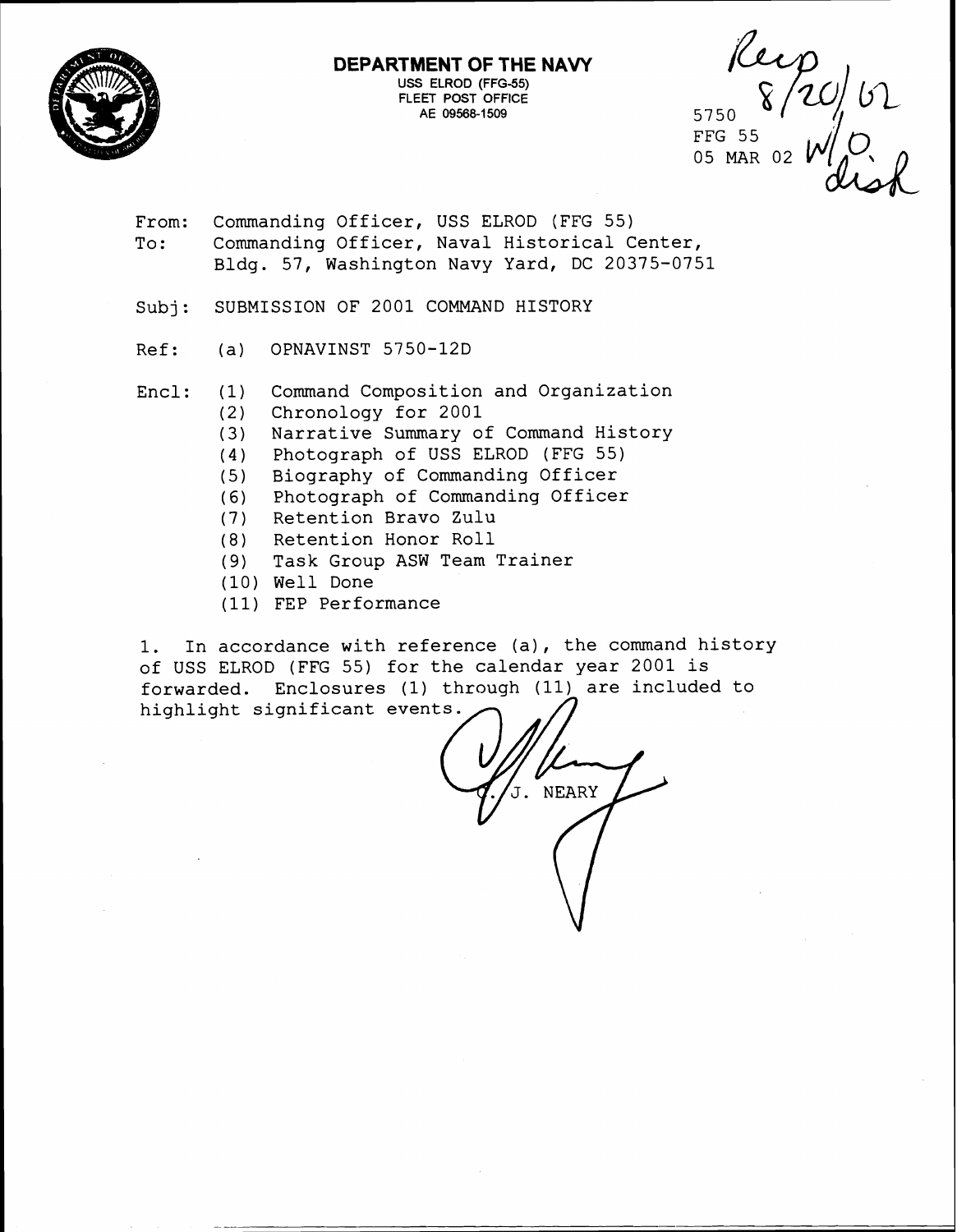#### **COMMAND COMPOSITION AND ORGANIZATION**

USS ELROD (FFG 55) is an OLIVER HAZARD PERRY-Class Guided Missile Frigate. Originally designed for Antisubmarine Warfare (ASW) and Anti-Air Warfare (AAW) duties, ELROD has been highly successful in conducting Maritime Interception, Drug Interdiction Operations, and Search and Rescue (SAR) missions.

ELROD is armed with Mk 46 anti-submarine torpedoes, Harpoon surface-to-surface cruise missiles, SM1 (MR) surface-to-air missiles, a Mk 75 automatic, rapid-fire 76mm gun, and 25mm chain guns. Weapons, sensors, and control systems include: Mk 32 Surface Vessel Torpedo Tubes (SVTT), Mk 13 Guided Missile Launching System (GMLS), Mk 15 Mod 11 Block 1B Close In Weapons System (CIWS), AN/SYS-2 Integrated Air Detection System (IADS), Mk 92 Mod 6 Coherent Receiver Transmitter (CORT) Fire Control System, AN/SLQ-32(V)5 Electronic Warfare Suite, which includes the AN/SQQ-28 Sonobouy Processor, and the SH-60 LAMPS Mk **I11**  Helicopter.

ELROD's complement includes 27 officers and 208 crewmembers. ELROD is home ported at Norfolk Naval Station, Norfolk, Virginia, and is under the command of Commander Charles J. Neary. ELROD's immediate senior in command is Commander, Destroyer Squadron TWO EIGHT.

Enclosure (1)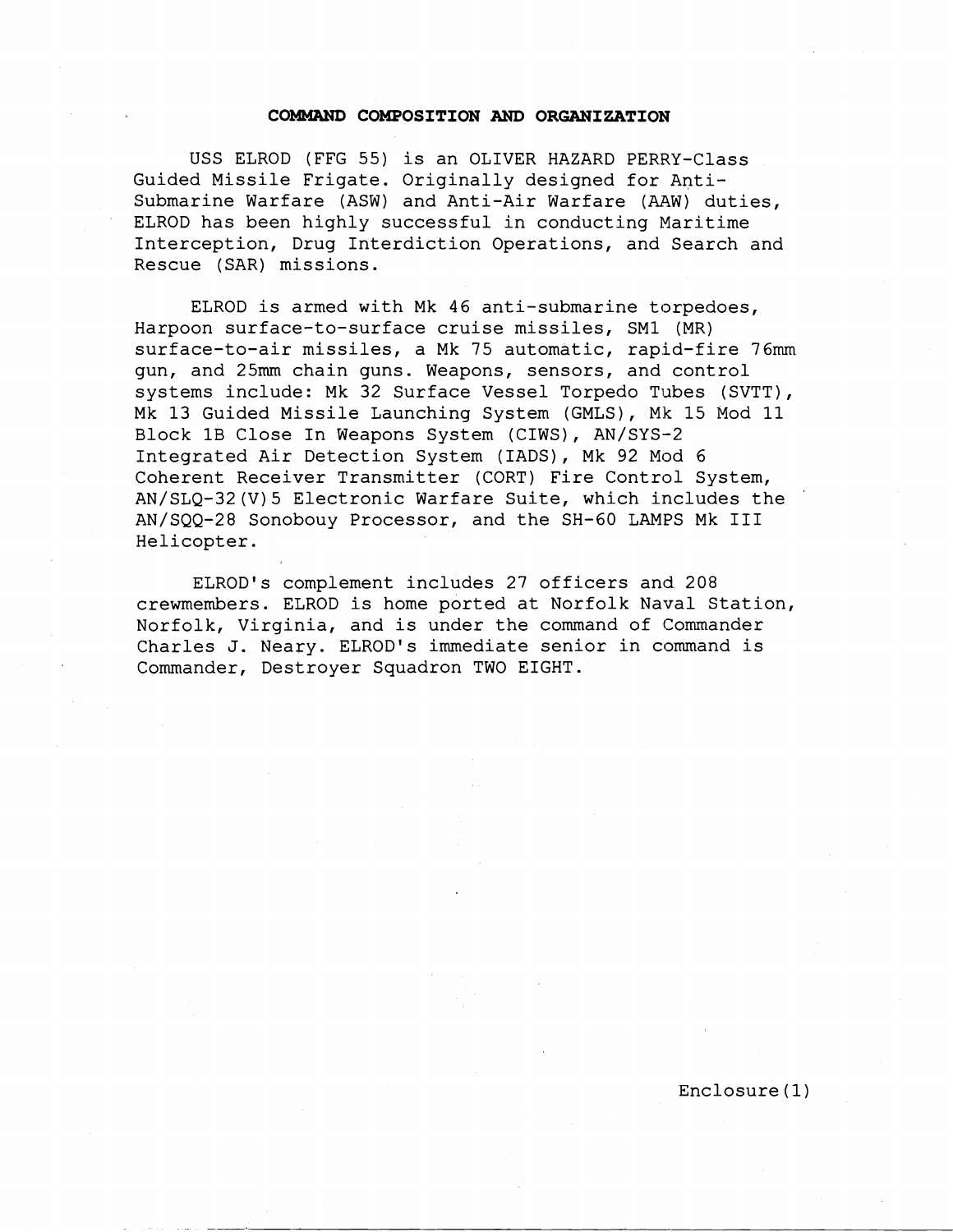# **USS ELROD (FFG 55) 2001 CHRONOLOGY OF EVENTS**

#### **JANUARY**

| $01 - 15$ | INPORT NORFOLK, VA                        |
|-----------|-------------------------------------------|
| 16        | U/W, IN TRANSIT TO VACAPES OPERATING AREA |
| 17        | ANCHORED AT OUTER BANKS, NC               |
| 18        | U/W, IN TRANSIT TO NORFOLK, VA            |
| $19 - 31$ | INPORT NORFOLK, VA                        |

#### **FEBRUARY**

| $\mathbf 1$ | U/W, CHANGED PIERS                 |
|-------------|------------------------------------|
| $2 - 11$    | INPORT NORFOLK, VA                 |
| $12 - 16$   | U/W, VACAPES OPERATING AREA        |
| $17 - 28$   | INPORT NORFOLK, VA                 |
| 26          | VICE ADMIRAL MAYO VISITS USS ELROD |

# MARCH

| $1 - 11$  | INPORT NORFOLK, VA                       |
|-----------|------------------------------------------|
| $12 - 18$ | U/W, WITH USS THEODORE ROOSEVELT,        |
|           | VIRGINIA OPERATING AREA                  |
| $19 - 21$ | INPORT NORFOLK, VA                       |
| $22 - 30$ | U/W, GROUP SAIL, VIRGINIA OPERATING AREA |
| 31        | INPORT NORFOLK, VA                       |

#### **APRIL**

| $1 - 24$  | INPORT NORFOLK, VA             |                                  |
|-----------|--------------------------------|----------------------------------|
| -11       |                                | RADM FITZGERALD VISITS USS ELROD |
| $25 - 30$ | U/W, GROUP SAIL                |                                  |
| -29       | U/W, IN TRANSIT TO MAYPORT, FL |                                  |

#### MAY

| $1 - 2$        | U/W, JACKSONVILLE, FL OPERATING AREA   |
|----------------|----------------------------------------|
| $\overline{2}$ | TOWEX WITH USS RAMAGE                  |
| 3 <sup>7</sup> | U/W, IN TRANSIT TO FORT LAUDERDALE, FL |
| $3 - 4$        | INPORT FORT LAUDERDALE, FL (NAVY DAYS) |
| $5 -$          | U/W, FORT LAUDERDALE SEA AND AIR SHOW  |
| 6 <sup>1</sup> | INPORT FORT LAUDERDALE, FL             |
| 7              | U/W, DEPENDANT DAY CRUISE              |
| $8 - 9$        | U/W, IN TRANSIT TO NORFOLK, VA         |
| $10 - 20$      | INPORT NORFOLK, VA                     |

### Enclosure (2)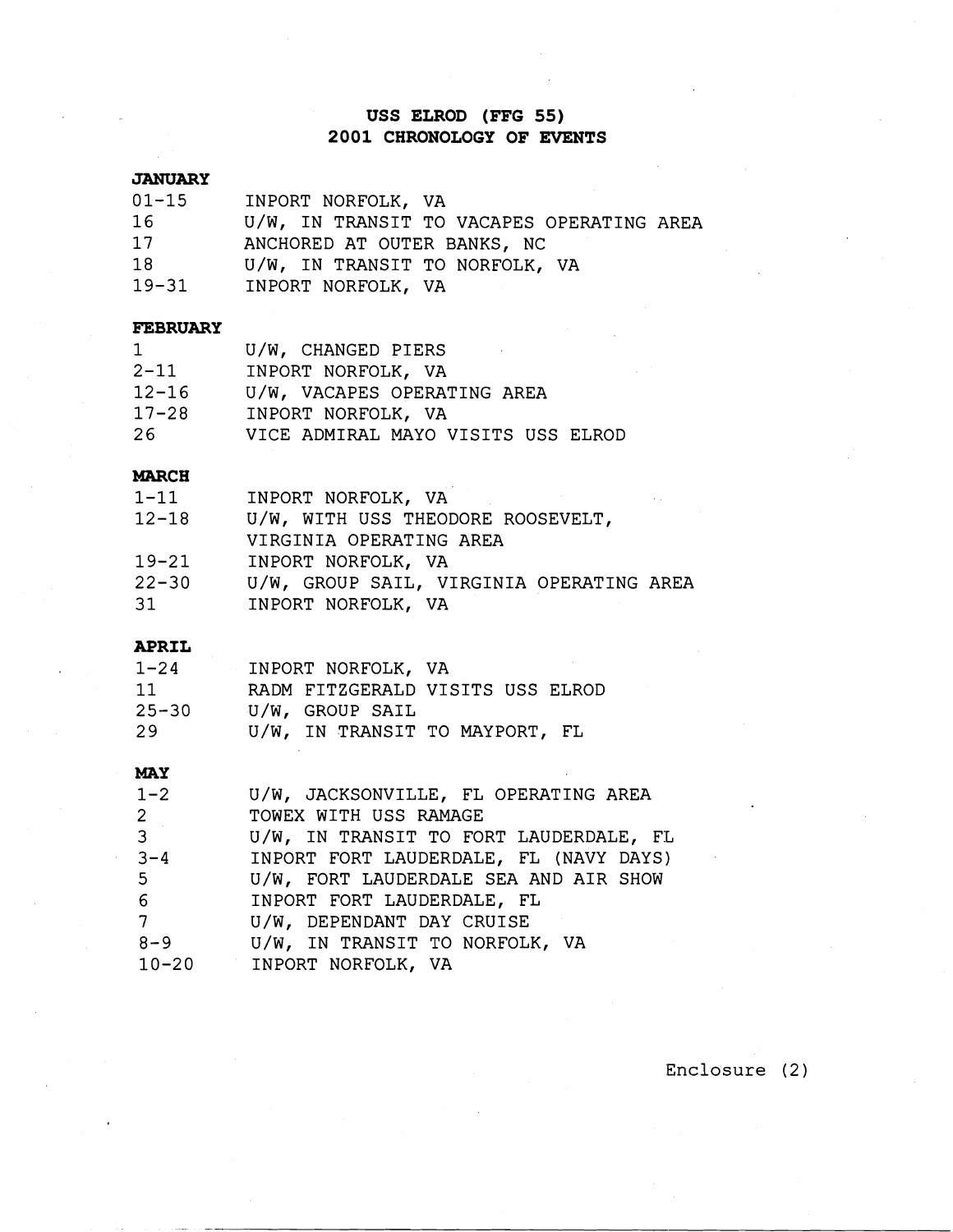| -21       | U/W, IN TRANSIT TO NAVAL WEAPONS STATION, |
|-----------|-------------------------------------------|
|           | YORKTOWN, VA                              |
| -22       | INPORT YORKTOWN, VA                       |
| $23 - 30$ | INPORT NORFOLK, VA                        |
| -31       | U/W, COMPTUEX                             |

### **JUNE**

| $1 - 7$   | U/W, COMPTUEX, IN TRANSIT TO ST JOHN, VIRGIN |
|-----------|----------------------------------------------|
|           | <b>ISLANDS</b>                               |
| $8 - 11$  | INPORT ST JOHN, VIRGIN ISLANDS               |
| $12 - 30$ | U/W, COMPTUEX, IN TRANSIT TO NORFOLK, VA     |
| 14        | ADMIRAL CALHOUN VISITS USS ELROD             |
| 16        | COMMODORE QUINN VISITS USS ELROD FOR AWARDS  |
|           | <b>CEREMONY</b>                              |

# JULY

|          | U/W, COMPTUEX, IN TRANSIT TO NORFOLK, VA |
|----------|------------------------------------------|
| $2 -$    | ADMIRAL FITZGERALD VISITS USS ELROD      |
| $2 - 31$ | INPORT NORFOLK, VA                       |

# **AUGUST**

| 1-18      | U/W, JTFEX                                            |
|-----------|-------------------------------------------------------|
| 12        | MIO OPERATIONS, VIRGINIA OPERATING AREA               |
| $15 - 17$ | PLANE GUARD OPERATIONS WITH USS THEODORE<br>ROOSEVELT |
| $19 - 31$ | INPORT NORFOLK, VA                                    |

# **SEPTEMBER**

| $1 - 18$  | INPORT NORFOLK, VA                               |
|-----------|--------------------------------------------------|
| $19 - 30$ | U/W, DEPLOYMENT                                  |
| 28        | ADMIRAL FITZGERALD VISITS USS ELROD              |
| 30        | USS ELROD DETACHES USS THEODORE ROOSEVELT BATTLE |
|           | <b>GROUP</b>                                     |

# **OCTOBER**

| $1 - 24$    | U/W, DEPLOYMENT                                  |
|-------------|--------------------------------------------------|
| $2^{\circ}$ | TURNOVER WITH USS GONZALEZ                       |
|             | ENTER STANDING NAVAL FORCES MEDITERRANEAN (SNFM) |
| -6          | SNFM COMMODORE SOMERVILLE VISITS USS ELROD       |
| 13          | CAKE CUTTING CEREMONY CELEBRATING US NAVY 226TH  |
|             | <b>BIRTHDAY</b>                                  |
| $16 - 17$   | SAFETY STAND DOWN                                |

**Enclosure** (2)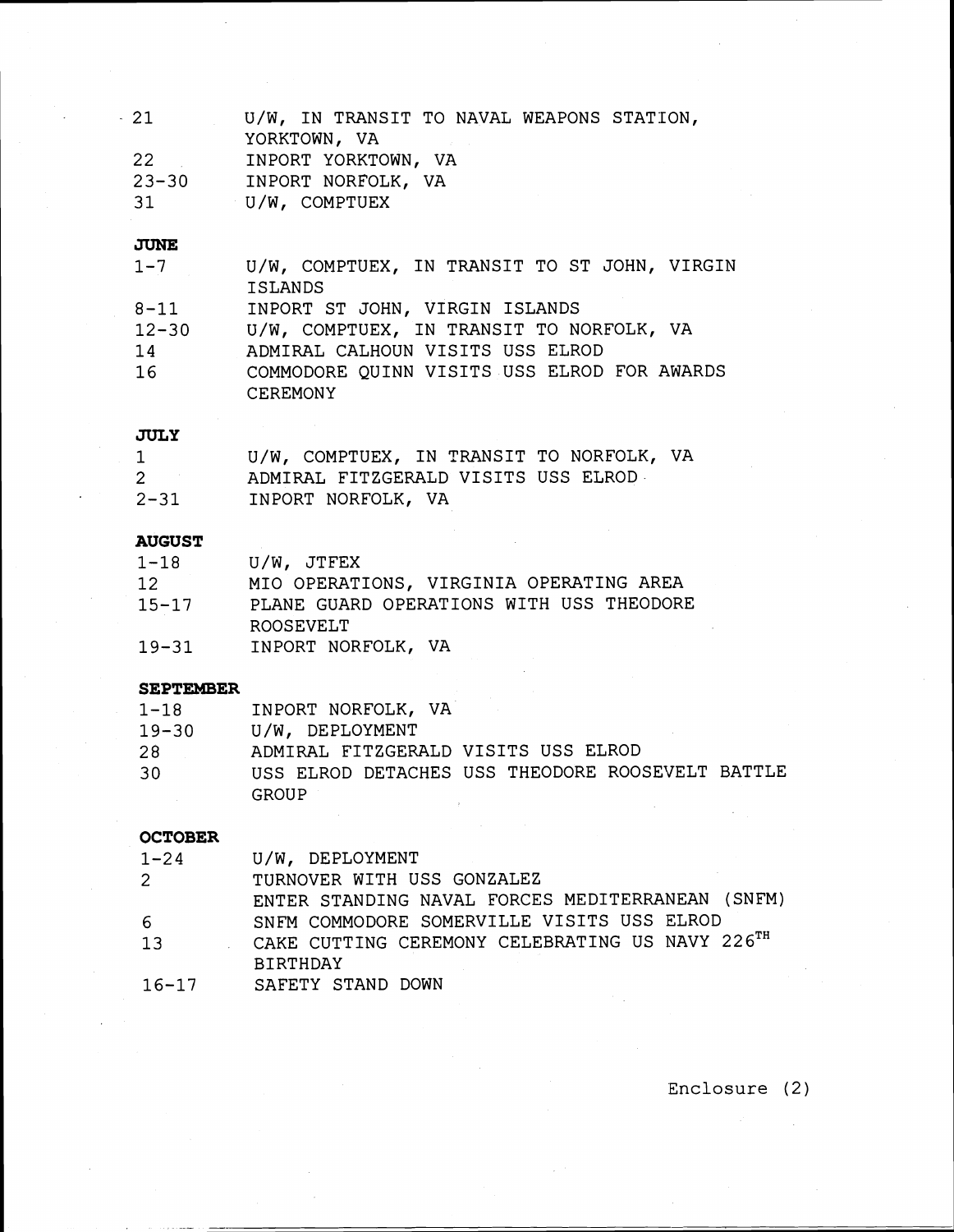| 18        | AWARDS CEREMONY FOR CREW              |
|-----------|---------------------------------------|
| 23        | COMMODORE SOMERVILLE VISITS USS ELROD |
| $25 - 28$ | INPORT SOUDA BAY, CRETE               |
| $29 - 31$ | U/W, DEPLOYMENT, SNFM                 |

#### **NOVEMBER**

| $1 - 25$  | U/W, DEPLOYMENT                           |
|-----------|-------------------------------------------|
| $6 - 20$  | JOINED BLUE FORCES IN SUPPORT OF NATIONAL |
|           | TRAINING COMTINUUM                        |
| $25 - 29$ | INPORT SOUDA BAY, CRETE                   |
| 30        | U/W, DEPLOYMENT, SNFM                     |

#### DECEMBER

| $1 - 16$  | U/W, DEPLOYMENT,             |
|-----------|------------------------------|
| 14        | FROCKING AND AWARDS CEREMONY |
| $17 - 24$ | INPORT LA MADDELANA, ITALY   |
| $25 - 28$ | U/W, DEPLOYMENT              |
| $26 - 28$ | COORDINATED ASW EXERCISES    |
| $29 - 31$ | INPORT AKSAZ, TURKEY         |

**Enclosure** (2 )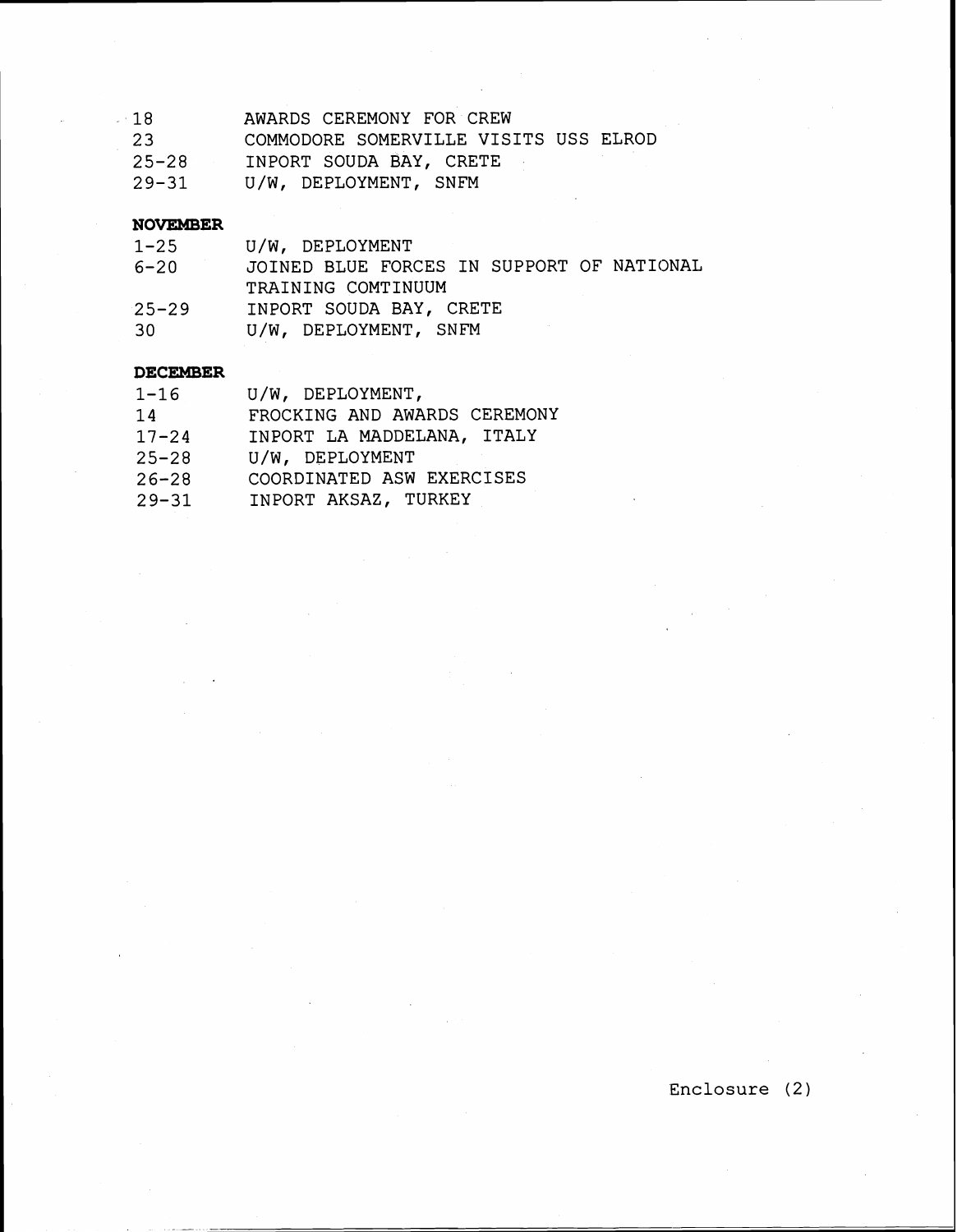#### **2001 NARRATIVE**

During the first months of 2001, USS ELROD concentrated on training the crew and preparing for the upcoming deployment. In January, ELROD traveled to the Virginia Operating Area for a chance to get underway as a single ship to run drills and welcome the crew back after holiday leave. February brought a short underway period for similar reasons as well as a visit from Vice Admiral Mayo, for a demonstration of the Naval Tactical Command Support System I1 (NTCSS 11). In March and April, ELROD began operating with the THEODORE ROOSEVELT Battle Group. This provided the opportunity to run exercises and preparation for the deployment in September, while staying in the VACAPES Operating Area. ELROD performed DIVTACS and "Leap Frog" maneuvers with the PETERSON and ROSS, which provided an excellent training opportunity for Junior Officers. Rear Admiral Fitzgerald (TRBATGRU) made a visit on board ELROD during the inport period between the exercises.

Broward County Navy Days was a large undertaking as ELROD sailed to Fort Lauderdale, FL with selected ships from the Battle Group, to enjoy the festivities and offer tours for the citizens of Florida. A group of JROTC students from Coral Springs High School visited ELROD for a tour and discussion of ELROD's capabilities. In an effort to show the Florida residents the capabilities of the U.S. Navy, a Sea and Air Show was performed for all to see. Many of ELROD's Sailors participated in the Cleveland Clinic 5K run while in Broward County. On the way back from Florida, from May  $7<sup>th</sup>$  to May  $9<sup>th</sup>$ , ELROD's Sailors took advantage of an opportunity to bring male family members onboard for a Tiger Cruise. This cruise provided certain family members of the crew a unique opportunity to see first hand what ELROD does and how the ship operates.

After returning from the Sunshine State, it was time to focus on the approaching deployment. ELROD went underway for a short period to take on weapons at Yorktown Naval Weapons Station. After a week of final preparations, ELROD and the Battle Group got underway to complete the COMPTUEX. While heading south along the Atlantic Coast, ELROD visited Saint John, U.S. Virgin Islands. The crew enjoyed four beautiful days of liberty, taking tours, snorkeling, and shopping in the Virgin Islands. After completing the

Enclosure (3)